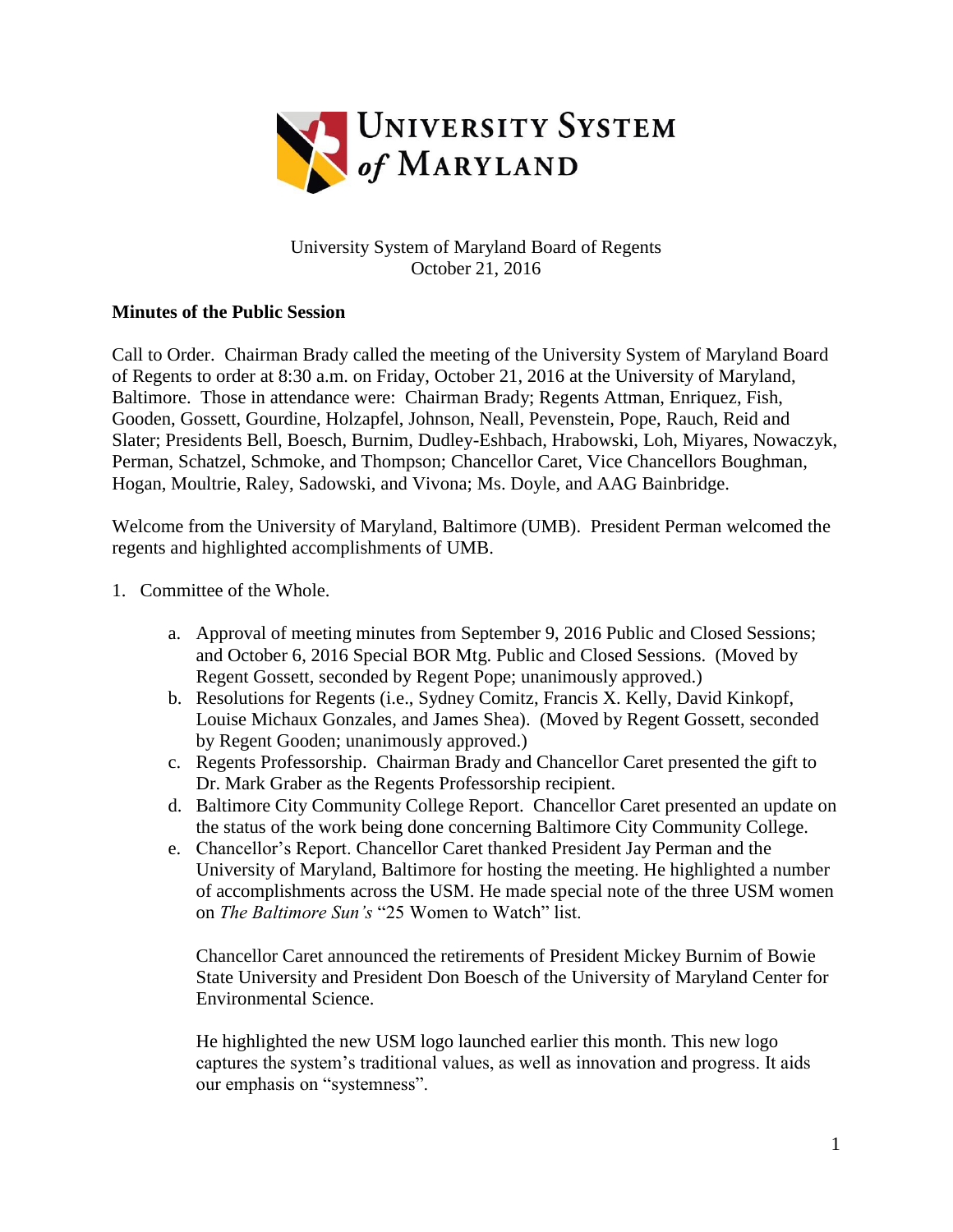Finally, Chancellor Caret touched on the issue of shared governance, specifically as it relates to diversity, equality, and inclusion. Joann Boughman, Vice Chancellor for Academic Affairs, is working with the three shared governance groups – the Council of University System Faculty (CUSF), the Council of University System Staff (CUSS), and the University System of Maryland Student Council (USMSC) – to develop a mechanism that allows all voices to be heard by the appropriate body.

- 2. Report of Councils.
	- a. Council of University System Faculty. Dr. Kauffman presented the CUSF report. Topics discussed at the last Council meeting include the joint meeting with CUSS and USMSC, Annapolis Day, the mission and vision statement of the Council, the strategic plan, and the CUSF logo. He also provided an update on the status of selection of CUSF members, particularly as it relates to UMUC's Academic Advisory Board (AAB). CUSF was provided with an update on shared governance at UMUC and the role of the AAB in the CUSF selection process. It was decided that the Council did not want to set a precedent where the Council approves incoming members.
	- b. Council of University System Presidents. President Dudley-Eshbach presented the CUSP report from the October 3rd meeting. Topics discussed included an update on the flooding affecting UMES and SU, FLSA implementation, collective bargaining, the FY 2018 budget, the biennial exempt salary structure, shared governance, the National Survey for Student Engagement, and the issue of USM institution buildings that carry the name of slaveholders. President Perman gave a report of the CUSP retreat, held on October  $6<sup>th</sup>$ . Topics discussed included FY 17 and 18 budgets, enrollment strategies, the legislative agenda, diversity and inclusion, an update on the MPower program, a plan for the B-Power initiative, innovation, a federated campaign for the system, economic development, and marketing the system.
	- c. University System of Maryland Student Council. Ms. Comitz provided a report from the USMSC. She discussed internal changes that are being discussed for the council. She presented some of the concerns of graduate students within the system including health insurance uniformity, tuition and equity issues, inclusion, graduate employment, student loan debt, and meet and confer. She also discussed undergraduate concerns which include transportation issues, Title IX, town-gown interactions & student-police relationships, diversity, equity and inclusion, university governance issues, and bereavement policies.
	- d. Council of University System Staff. Ms. Larkins presented the CUSS report. She discussed the on-going work of the BOR Staff Awards & Recognition Committee. She outlined the four themes of the Legislative & Policy Committee: Advocacy, Education, Capacity Building, and Collaboration. She also mentioned the work of the Benefits & Compensation Committee and its work looking at salary compression and teleworking. She also highlighted some points of pride for member institutions.
- 3. Committee on Audit. Regent Pope presented the report.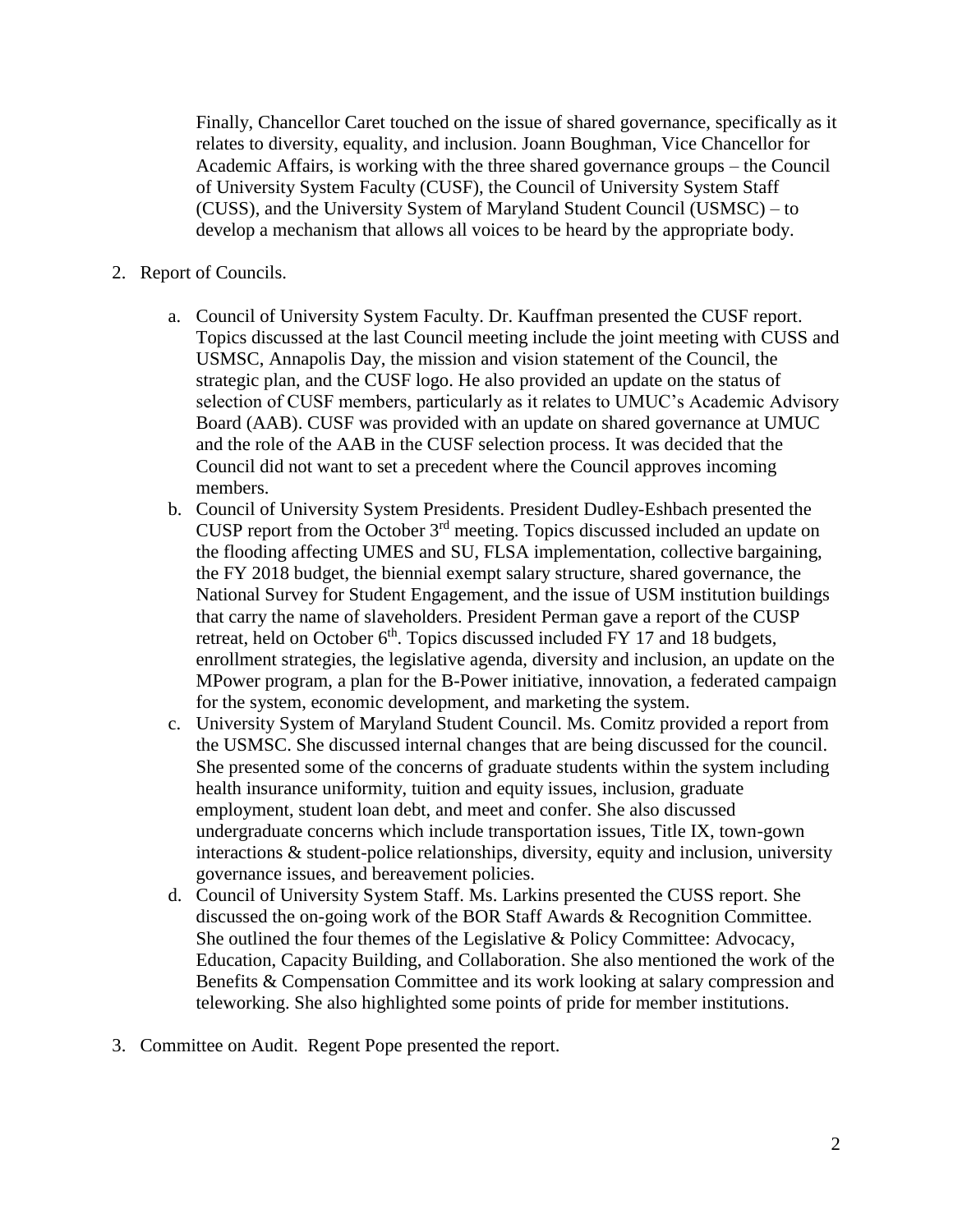- 4. Committee on Economic Development and Technology Commercialization.
	- a. Approval of meeting minutes from September 8, 2016 Public Session. (Moved by Regent Fish, seconded by Regent Slater; unanimously approved.)
	- b. E&E 2.0. Regent Attman gave a report on the E&E 2.0 initiative.
- 5. Committee on Education Policy and Student Life.
	- a. Approval of meeting minutes from September 20, 2016 Public and Closed Sessions. (Moved by Regent Slater, seconded by Regent Gooden; unanimously approved.)
	- b. New Academic Program Proposals
		- i. Salisbury University: Bachelor of Science in Urban and Regional Planning. (Moved by Regent Slater, seconded by Regent Pevenstein; unanimously approved.)
		- ii. University of Maryland, Baltimore: Master of Science in Cybersecurity Law. (Moved by Regent Slater, seconded by Regent Reid; unanimously approved.)
		- iii. University of Maryland, Baltimore: Master of Science in Homeland Security and Crisis Management Law. (Moved by Regent Slater, seconded by Regent Reid; unanimously approved.)
	- c. USM P-20 National Science Foundation Math Science Partnership Grant: Final Report. Regent Slater presented the report.
	- d. Diversity and Inclusion Update. Regent Slater presented the report.
	- e. Sexual Misconduct Updates. Regent Slater presented the report.
	- f. Report on Academic Program Actions Delegated to the Chancellor, AY 2015-2016. Regent Slater presented the report.
	- g. Accreditation Update: Frostburg State University. Regent Slater presented the report.
	- h. Report on Intercollegiate Athletics. Regent Slater presented the report.
	- i. Tentative Annual Agenda, 2016-2017. Regent Slater presented the report.
- 6. Committee on Advancement.
	- a. Approval of meeting minutes from October 5, 2016 Public Session. (Moved by Regent Gossett, seconded by Regent Reid; unanimously approved.)
	- b. Review and Approval of Charge. (Moved by Regent Gossett, seconded by Regent Attman; unanimously approved.)
	- c. Year-to-date Fundraising Report FY17 August. Regent Gossett presented the report.
- 7. Committee on Organization and Compensation.
	- a. Approval of meeting minutes from September 8, 2016 and October 10, 2016 Public and Closed Sessions. (Moved by Regent Gooden, seconded by Regent Attman; unanimously approved.)
	- b. Process for Presidential Searches: Bowie State University and University of Maryland Center for Environmental Science. Chancellor Caret provided information on the process that would be used for selecting a search firm and assigning a search